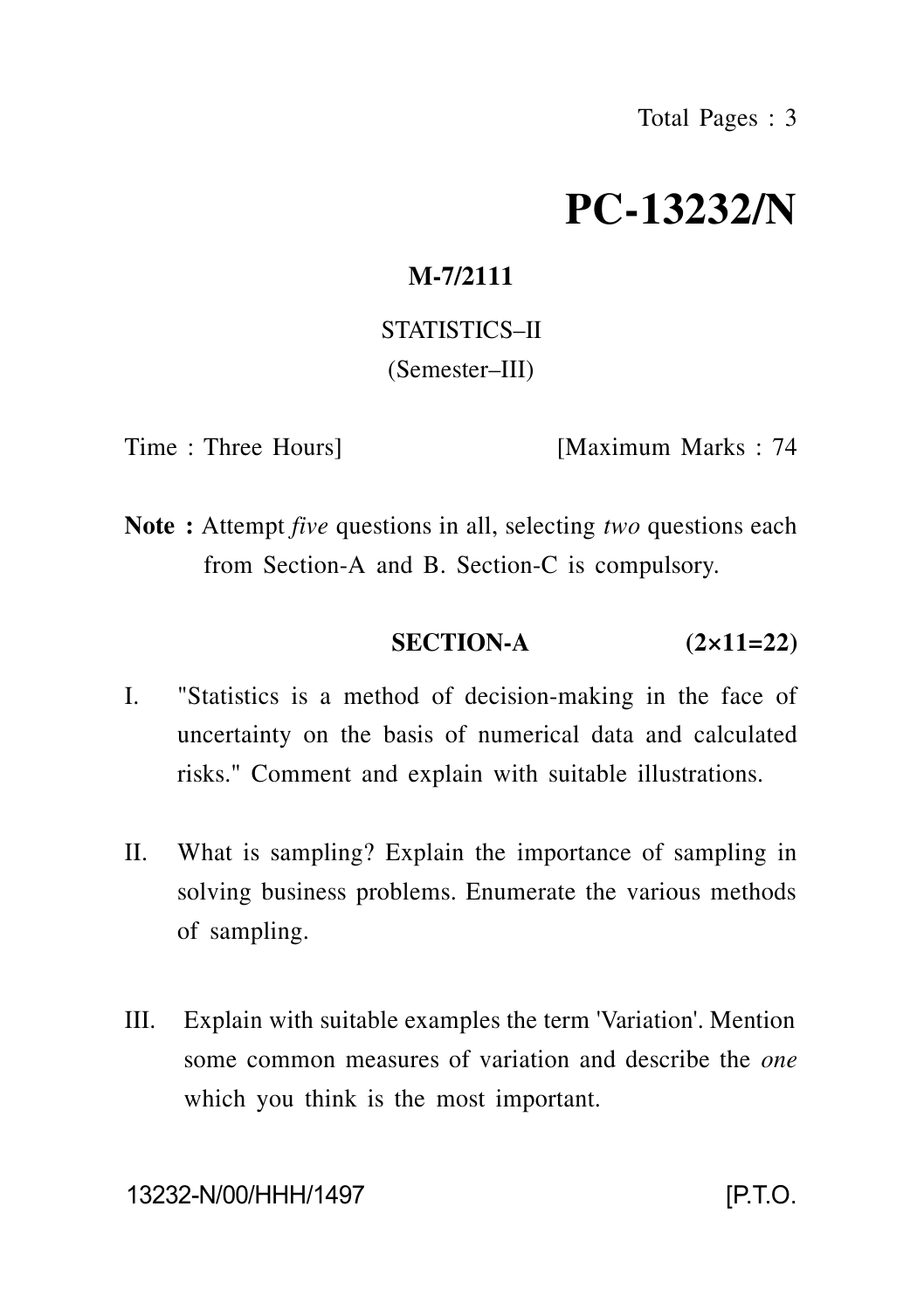IV. A problem in Statistics is given to five students A, B, C, D and E. Their chances of solving it are  $\frac{1}{2}$ ,  $\frac{1}{3}$ ,  $\frac{1}{4}$ ,  $\frac{1}{5}$  and  $\frac{1}{6}$  $\frac{1}{2}, \frac{1}{3}, \frac{1}{4}, \frac{1}{5}$  and  $\frac{1}{6}$ and  $\overline{6}$ 1 respectively. What is the probability that the problem will be solved?

#### **SECTION-B (2×11=22)**

- V. An industrial engineer collected the following data an experience and performance rating of eight operators : Operators : 1 2 3 4 5 6 7 8 Experience (years) : 16 12 18 4 3 10 5 12 Performance rating : 87 88 89 68 58 80 70 85
	- (a) Does the data give evidence that experience improves performance?
	- (b) Estimate the performance rating of an operator having 9 years of experience.
- VI. What is test of hypothesis? Describe the various steps involved in testing of hypothesis. What is the role of standard error in testing of hypothesis?
- VII. Discuss the F-test for testing the equality of two sample variances. State clearly the assumptions involved.
- VIII. A sample analysis of examination results of 200 M.Sc. Students was made. It was found that 46 students have failed, 68 secured a third division, 62 secured a second division and rest were placed in the first division. Are these

13232-N/00/HHH/1497 2